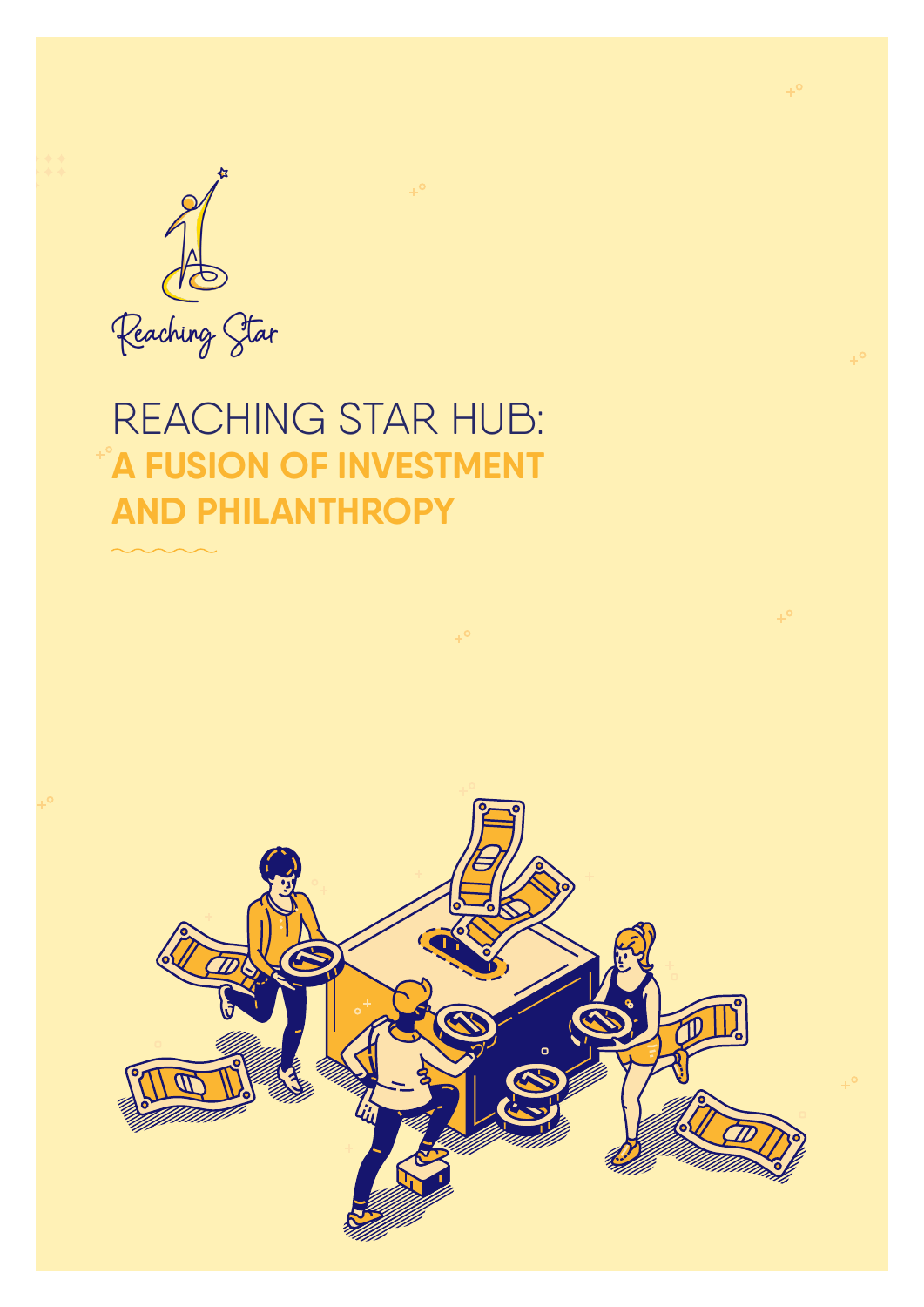# TABLE OF **CONTENTS**

| 1.0   | <b>Abstract</b>                                      | $\overline{3}$   |
|-------|------------------------------------------------------|------------------|
| 1.1   | <b>Introduction</b>                                  | 4                |
| 1.2   | <b>Vision</b>                                        | 4                |
| 1.3   | <b>Overview</b>                                      | 4                |
| 2.1   | <b>Why is Reaching Star different?</b>               | 5                |
| 2.2   | <b>Reaching Star child sponsorship Objectives</b>    | 5                |
| 2.3   | What we do with the cryptocurrency sponsorship funds | 6                |
| 2.3.1 | <b>Child sponsorship schemes</b>                     | 6                |
| 2.4   | <b>Who can use Reaching Star?</b>                    | $\boldsymbol{6}$ |
| 3.0   | <b>How it operates</b>                               | $\overline{7}$   |
| 3.1   | <b>Where to get RSTKN</b>                            | $\overline{7}$   |
| 3.2   | <b>Zenith plan</b>                                   | $\overline{7}$   |
| 4.0   | <b>Security and transparency guaranteed</b>          | $\overline{7}$   |
| 5.0   | <b>Token metrics</b>                                 | $\overline{7}$   |
| 5.1   | <b>Distribution</b>                                  | 8                |
| 5.2   | <b>Tax</b>                                           | 8                |
| 5.3   | <b>Contract address</b>                              | 8                |
| 5.4   | <b>Track price</b>                                   | 8                |
| 5.5   | <b>Total supply in child sponsoring wallet</b>       | 8                |
| 5.6   | Total in pre-sale                                    | 8                |
| 5.7   | <b>Total burned</b>                                  | 8                |
| 5.8   | <b>Total in Development wallet</b>                   | 8                |
| 5.9   | <b>Total in founder's wallet</b>                     | 8                |
| 6.0   | <b>Liquidity</b>                                     | 9                |
| 7.0   | Roadmap                                              | 9                |
| 8.0   | <b>Limitation of implementation</b>                  | 10               |
| 9.0   | <b>Main Applications</b>                             | 10               |
| 10.0  | <b>Focal points</b>                                  | 10               |
| 11.0  | <b>Security</b>                                      | 10               |
| 12.0  | <b>Conclusion</b>                                    | 10               |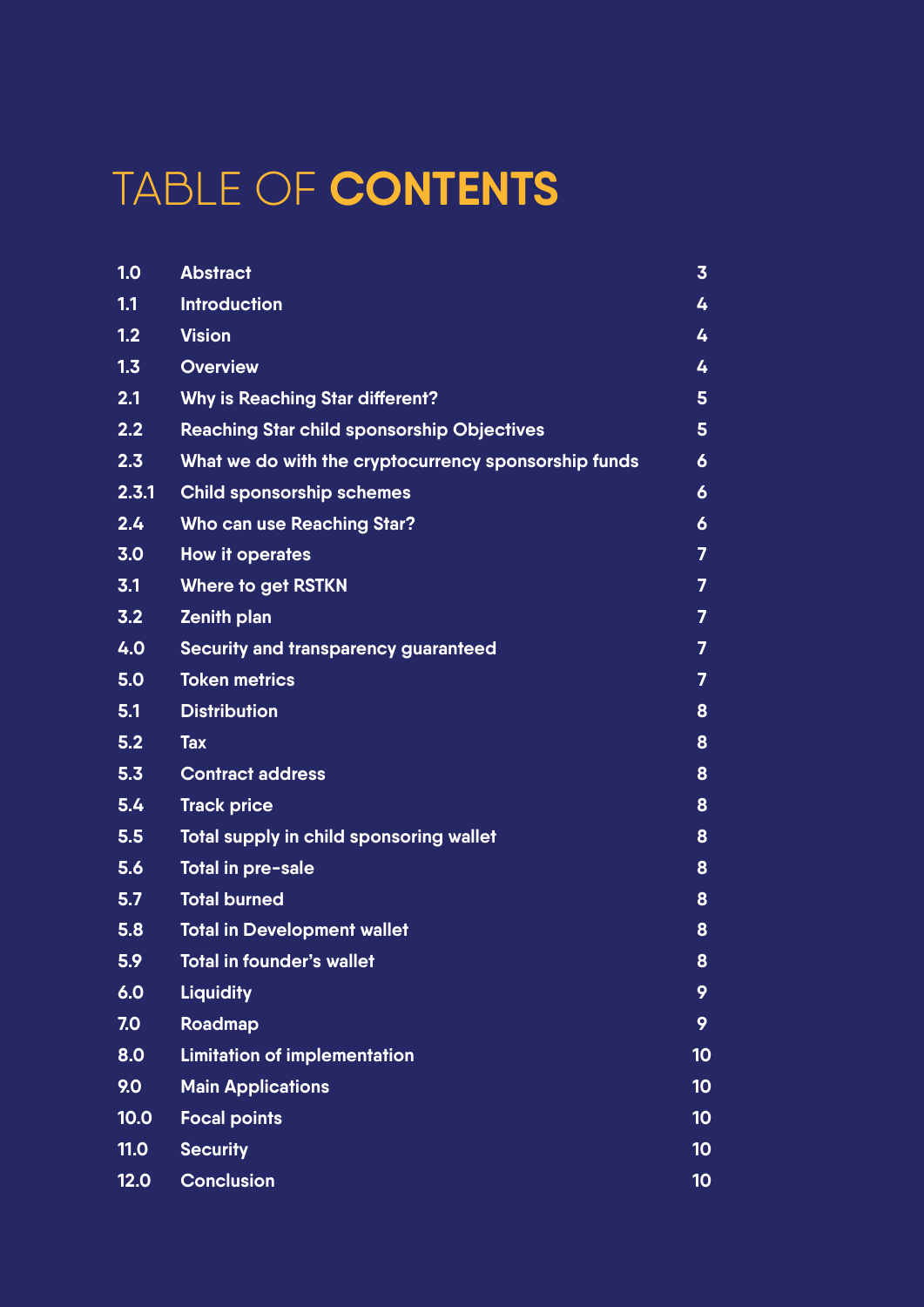

## 1.0 ABSTRACT

The world today has gone mega in the financial/business phenomenon. Cryptocurrency investment is currently on the radar of most investors. There are new sets of wealthy people who bought cryptocurrency before the price explosion. It is never too late to start the journey.

This paper introduces a new model of cryptocurrency in which an independent organization sponsors children through existing child sponsoring websites. A novel concept of investment for wealth creation and impacting lives.

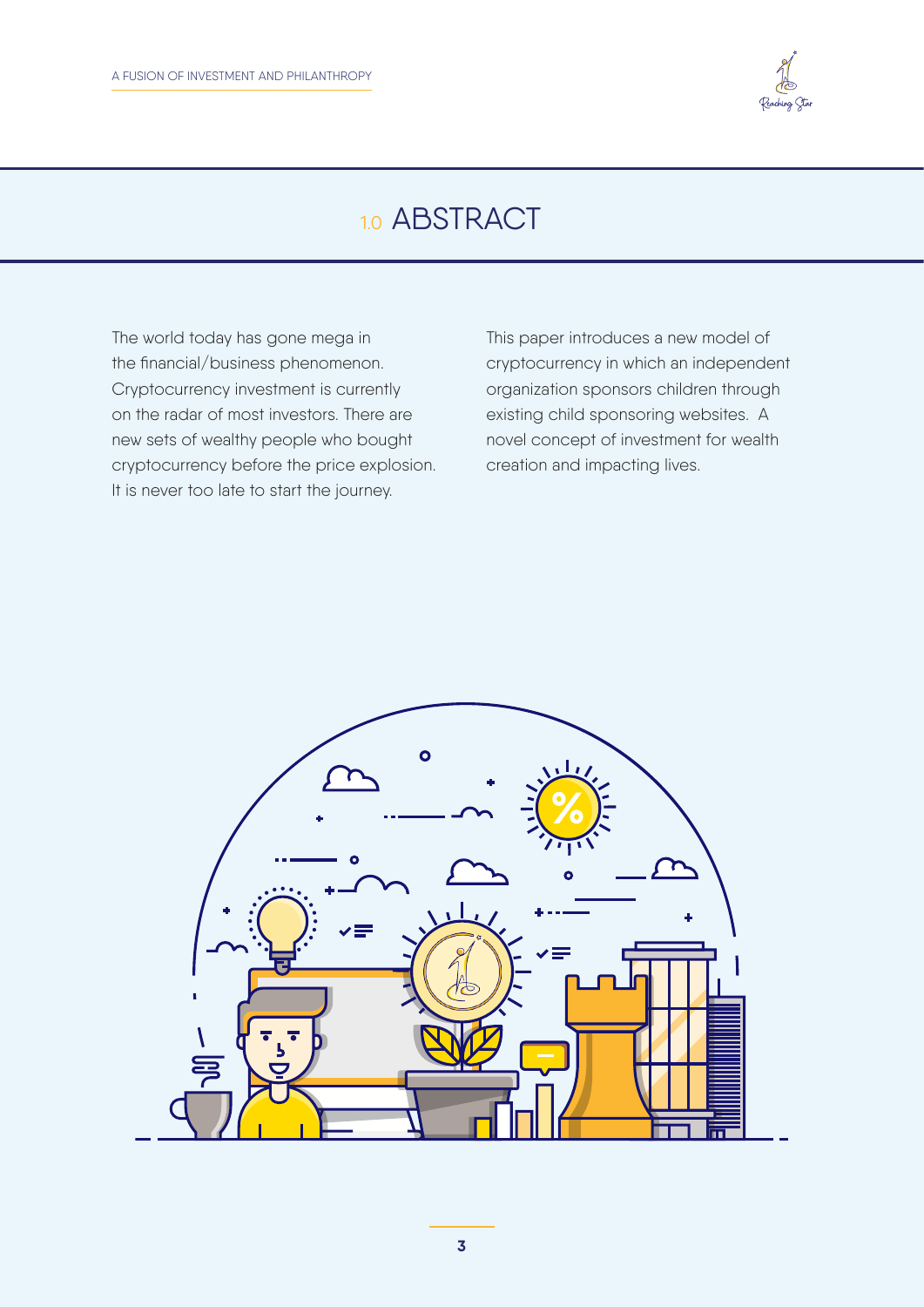

### 1.1 INTRODUCTION

Reaching Star is a cryptocurrency token project for financial and economic empowerment. Its activities come with implementations of liquidity protocol. It has a reserve pooled for an asset as well as liquidity.

The reaching star network is an opensource and community-owned project used for investment and asset transfer purposes. The aim is to give individuals and corporate entities a means to access financial services. Its other aims include a financial system that gives hope to the needy.

It operates a centralized system as a way of ensuring successful transactions. The use of the intermediate currency RSTKN enables users to exchange currencies. As a payment technology, the ability for financial institutions to connect becomes a possibility. Already listed on the Binance smart chain, so investors can trust us.

Reaching Star was founded by Afonso Zhu He works with a team of experts to give top-notch service in the crypto space. They are committed to exceeding your expectations.



### 1.2 **VISION**

The vision of Reaching Star is to merge investment with charity programs. For every investor, it is a chance at making passive income to increase one's financial base. You are guaranteed a win-win all the time as an empty pocket is never a choice. The introduction of decentralization and welfare of a child's needs is the sequel to none. Through Reaching Star communities can merge economic and social responsibility to promote the well-being of society.

### 1.3 **OVERVIEW**

The emergence of cryptocurrency has created fascinating projects to connect the real world with the virtual one. This marriage has not only created wealth but economic empowerment for many.

Many cryptocurrency projects make use of high-performance technology to ensure a guaranteed trust and reliability. This allows all users to benefit from the security of this network. Indeed, cryptocurrency is the future of financial and wealth creation. Against this backdrop, Reaching Star is not only investment focused but child focused.

There is a massive need for a financial support network for child sponsoring organizations to function effectively. The challenge has always been a lack of a sustainable system that can ensure uninterrupted administration.

Reaching Star projects the establishment of a decentralized alternative where participants have the opportunity to be under the payroll of investors. With this, users can trust all parties involved in this scheme as it is purely nonprofit. Beyond the financial market, Reaching Star will ensure there is an honest performance by the sponsorship organizations.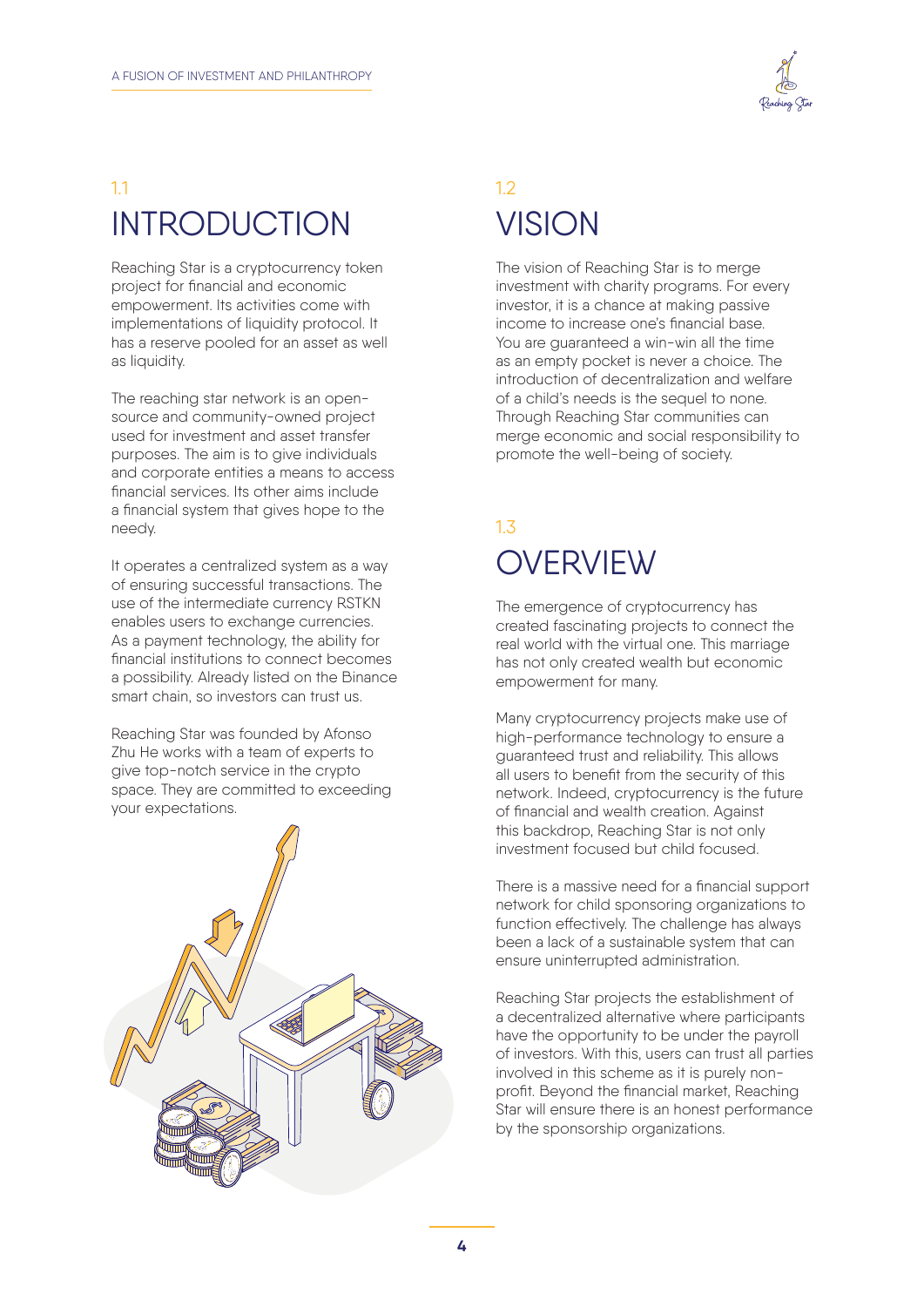

## 2.1 WHY IS REACHING STAR DIFFERENT?

Reaching star is a cryptocurrency communitybased investment platform for child funding. We are not just into money-making but concerned about the needy around us. We care that much. It is the pioneer in a child sponsoring cryptocurrency token project.

It aims to help children and youth reach their full potential and advance their course by eradicating poverty.

We are not just about profit-making, our other primary objectives are philanthropy and social well-being such as education, quality health and good food.

## 2.2 REACHING STAR CHILD SPONSORSHIP **OBJECTIVES**

A major problem facing cryptocurrencies is the right project, hence duplication of existing ones. With the launch of hundreds of projects, carving a distinctive niche becomes cumbersome. The Reaching Star group has been able to look around in society to see an urgent need in securing the future. In securing the future of the society at large, starting with the foundation becomes expedient. The needs of a child are a key player in the development of the future. With the right empowerment tool, under the right conditions, a child can produce great inventions for the development of the economy.

The Reaching Star sponsorship-based cryptocurrency project is a tool for child development. The main idea is to help reduce the burden of poverty for children in millions. We intend to alleviate poverty and hunger.

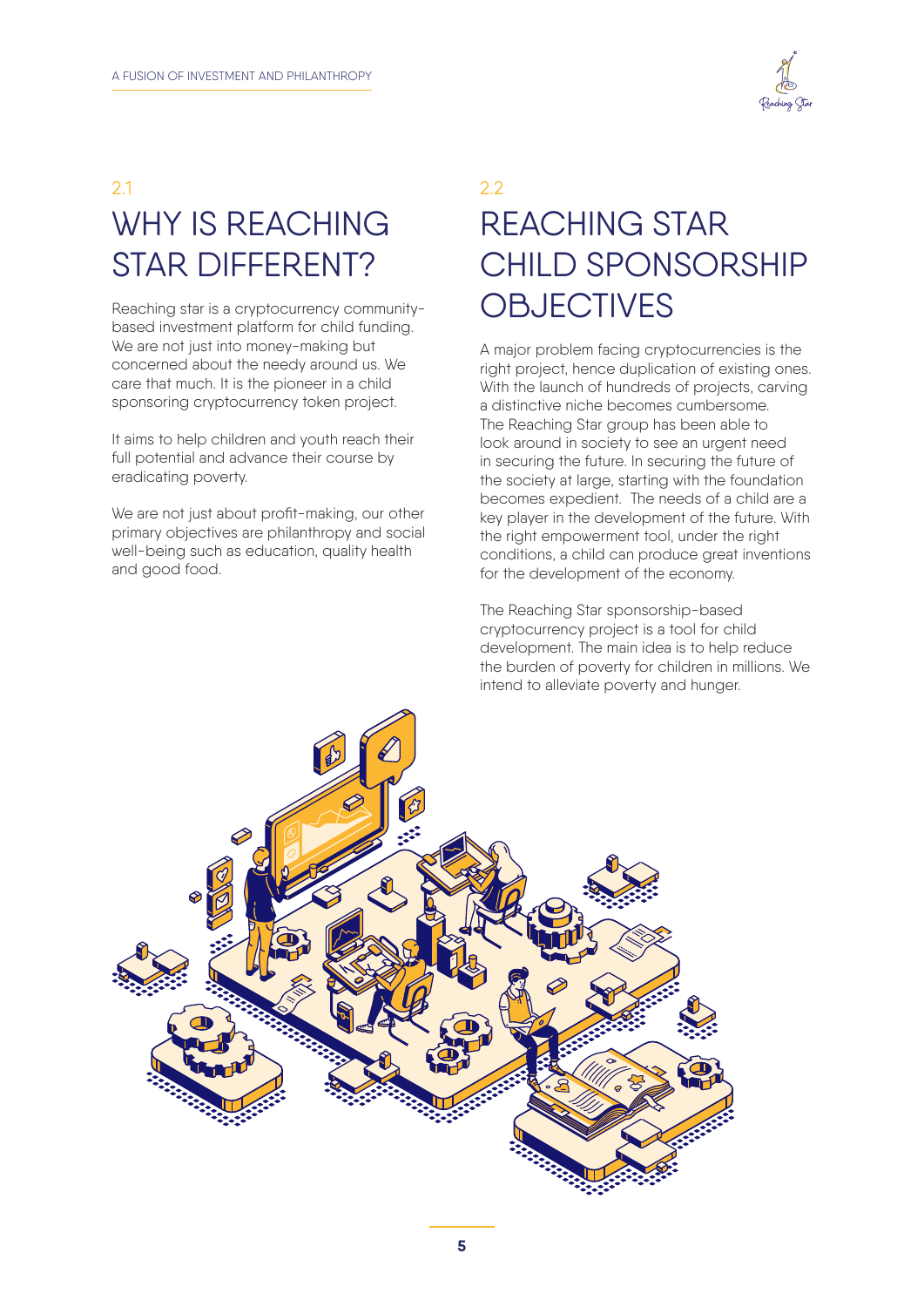

#### 2.3

## WHAT WE DO WITH THE **CRYPTOCURRENCY** SPONSORSHIP FUNDS

Cryptocurrency sponsorship funds can be used to support our Cryptocurrency funds generated from cryptocurrency donations to provide relief for child support organizations.

#### **2.3.1 CHILD SPONSORSHIP SCHEMES**

Lots of children miss out on economic benefits due to the inability of their families to afford such. The community-based investment goal will provide quality welfare needs.

Our action point includes filling the gap between knowing the problems (in this case needs) of the children and providing the solution.

Simply put we invest to feed and provide other basic amenities such as clothing, housing, electricity, healthcare, etc.

## 2.4 WHO CAN USE REACHING STAR?

Anyone can be a part of the network. The criteria are to be philanthropic and have compassion for the less privileged. The network operates a system trustworthy enough for partners to feel safe.

An investment in our token affords you the opportunity of being a holder of a distinct innovation and a pioneer project participant. This is an opportunity that gives room to run an investment package as well as being philanthropic. By this, we mean contributing to the development and future of a child.

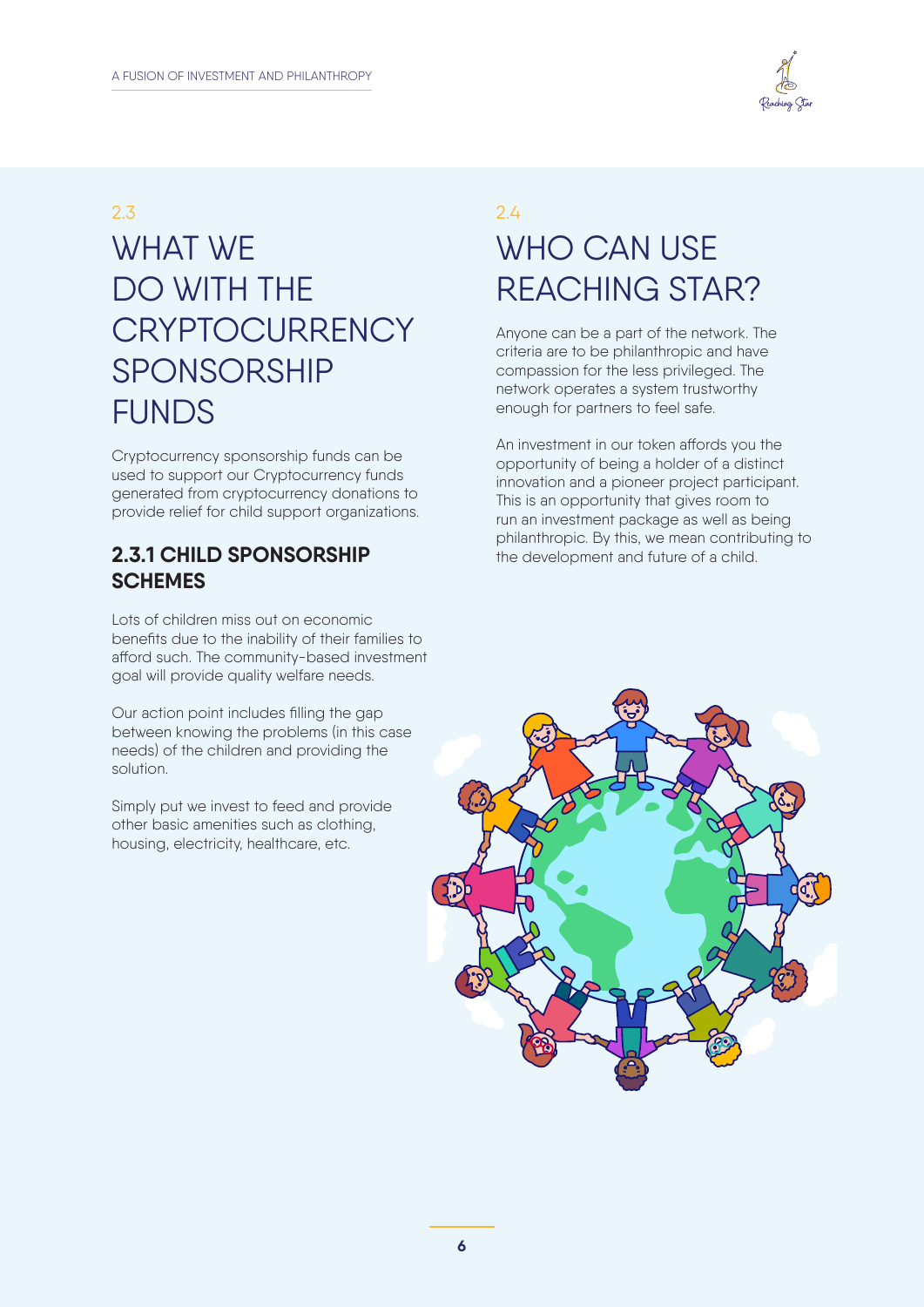

### 3.0 HOW IT OPERATES

The Reaching Star Token is solely designed for connections on a deep community -relation based project. Its mission is to create a more stable environment for the child in deprivation.

### 3.1 WHERE TO GET **RSTKN**

We are a success in progress, and currently available only on pre-sale for now. The RSTKN will be tradable on various exchanges in the nearest future. Work is in top gear to be available on Pancakeswap from the 1st of July for now. Check the official website for updated information regularly.

### 3.2 ZENITH PLAN

Our goal is to make the experience with Reaching Star a seamless one. Every participant is sure to benefit in one way or another. For us, satisfaction for everyone is a top priority.

## 4.0 SECURITY AND **TRANSPARENCY** GUARANTEED

We quarantee transparency in every aspect of cryptocurrency activity. this will not be ignored or relegated to the background. Wallet audits are rather impossible and the high rate of fraud, hacking and other cybercrime has reduced the high trust in the cryptocurrency ecosystem. It becomes necessary for users and merchants to be mindful of the exchanges they use. The Reaching star project guarantees the elimination of these risks. By ensuring that the total number of Reaching Star Tokens in circulation is well accounted for. They would be backed up with the corresponding currency equivalent. Thereby resolving any solvency issue that may crop up.

## 5.0 TOKEN METRICS

Cryptocurrency has a lot of potential benefits. It promises a huge return on investment based on its unique system of operation. Reaching Star is not going to be different. Every possible benefit would be derived for the good of participants.

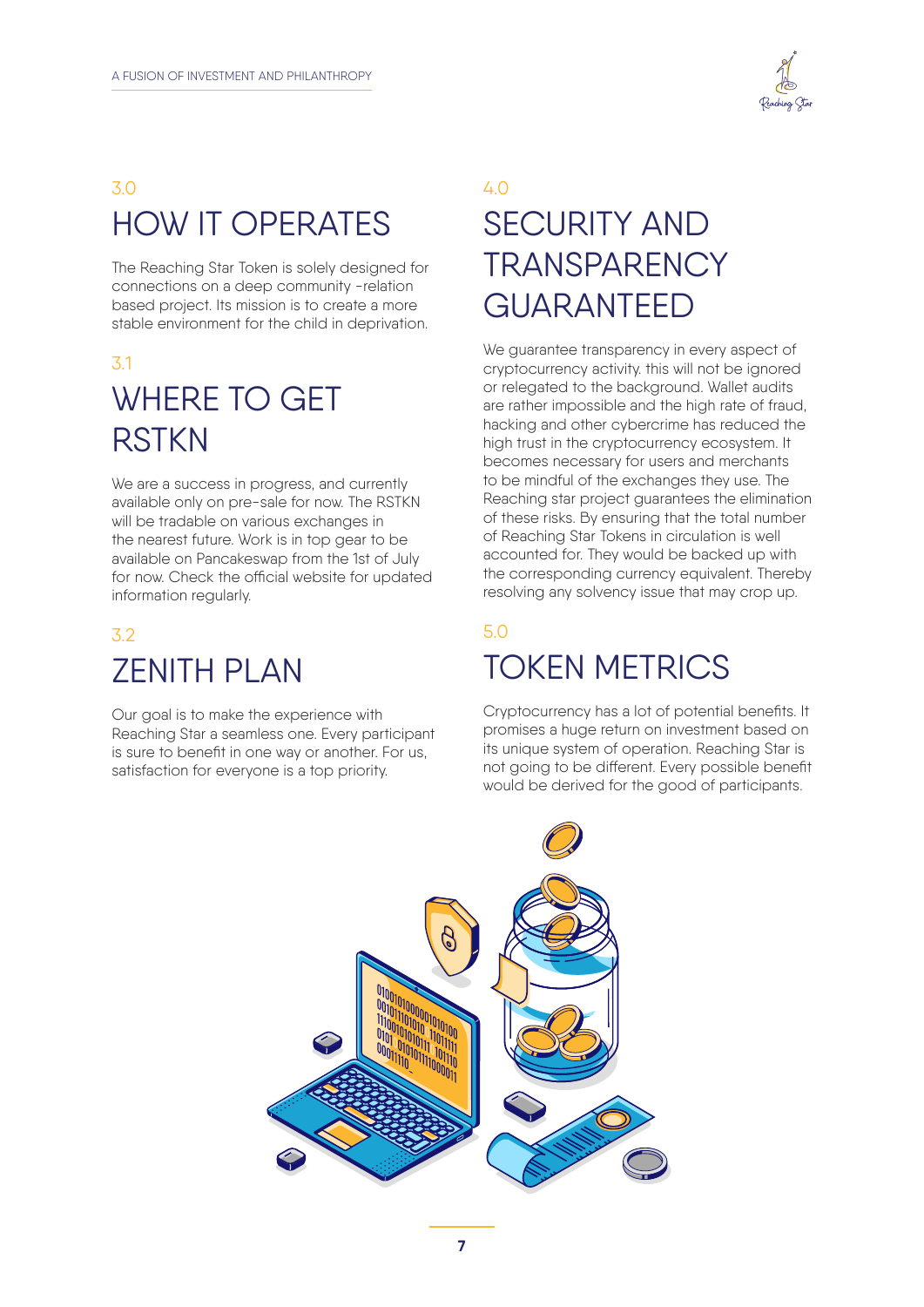

## 5.1 **DISTRIBUTION**

50% of the total supply is on pre-sale currently. Whatever is raised will go into liquidity in Pancakeswap beginning from 1st July. 10% of the token supply already exists in the sponsorship wallet. 5% Development wallet, 5% founder wallet, and a 30%/burned wallet.

#### 5.2

## TAX

The 10% transaction tax is divided into two parts. The first is a 5% tax reward to investors and another 5% on liquidity.

#### 5.3

## **CONTRACT** ADDRESS

0x3f1eb7ebed9764c3636bebd0515375eb55e1afef

## 5.4

## TRACK PRICE

Reaching Star is going to be quite competitive even for a new cryptocurrency. The price will be set on the 1st of July, and it will have an opening price of \$0.000000001.

#### 5.5

## Total supply in child sponsoring wallet

100,000,000,000,000.

## 5.6 Total in pre-sale

500,000,000,000,000

5.7 Total burned

300,000,000,000,000

#### 5.8

## Total in Development wallet

50,000,000,000,000

#### 5.9

## Total in founder's wallet

50,000,000,000,000

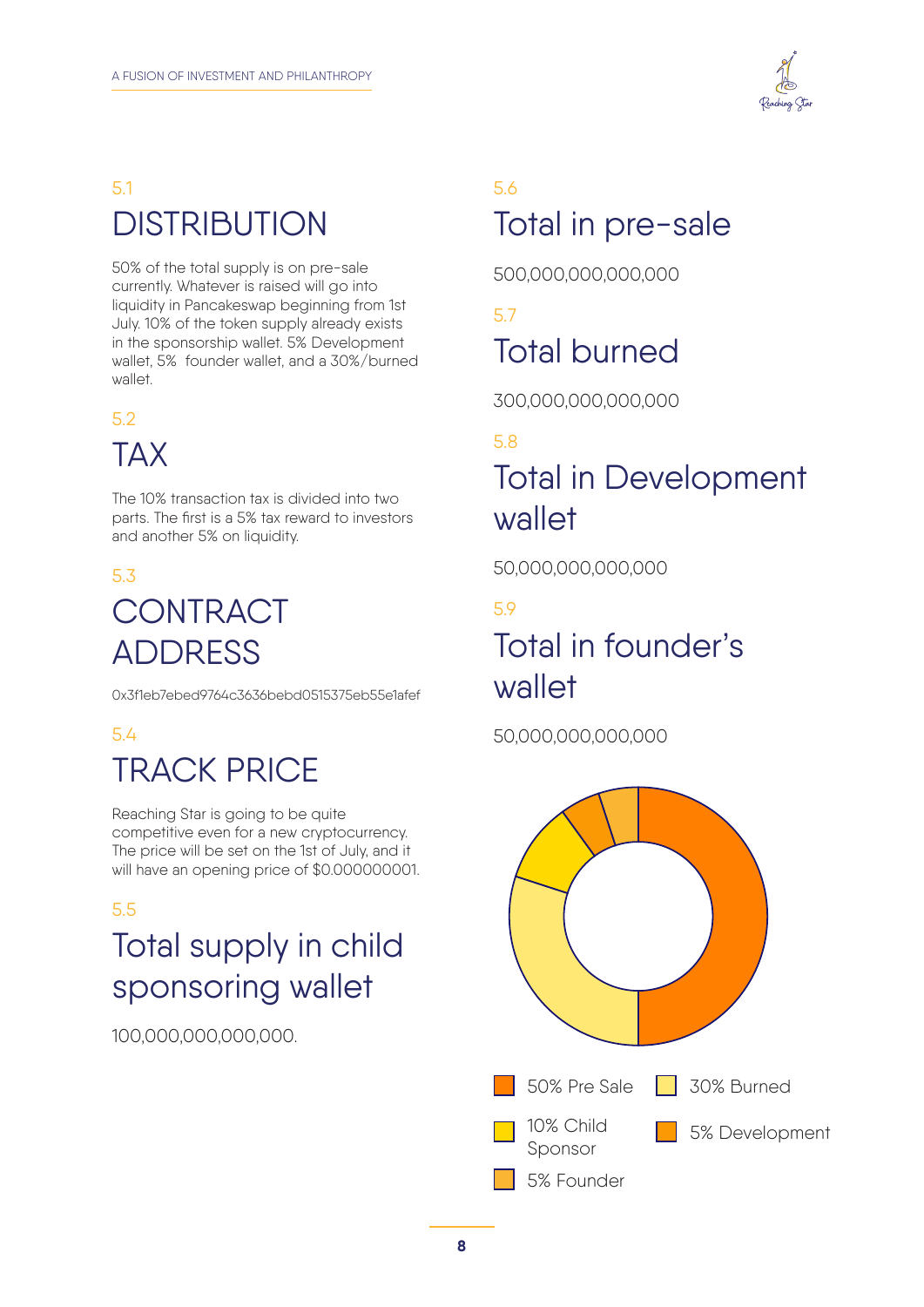

## 6.0 **LIQUIDITY**

Reaching Star is going to be quite competitive even for a new cryptocurrency. The price will be set on the 1st of July, and it will have an opening price of \$0.000000001.

#### 7.0

## ROADMAP

Reaching Star is truly gunning for the sky. Its goal is to build a formidable team that can contend squarely with the big players in the industry. The various projects on the ground are indications that lives would be greatly impacted. Here is a sneak peek at some of the goals it plans to achieve.



By tracking our roadmap, quality service delivery is a guaranteed promise.